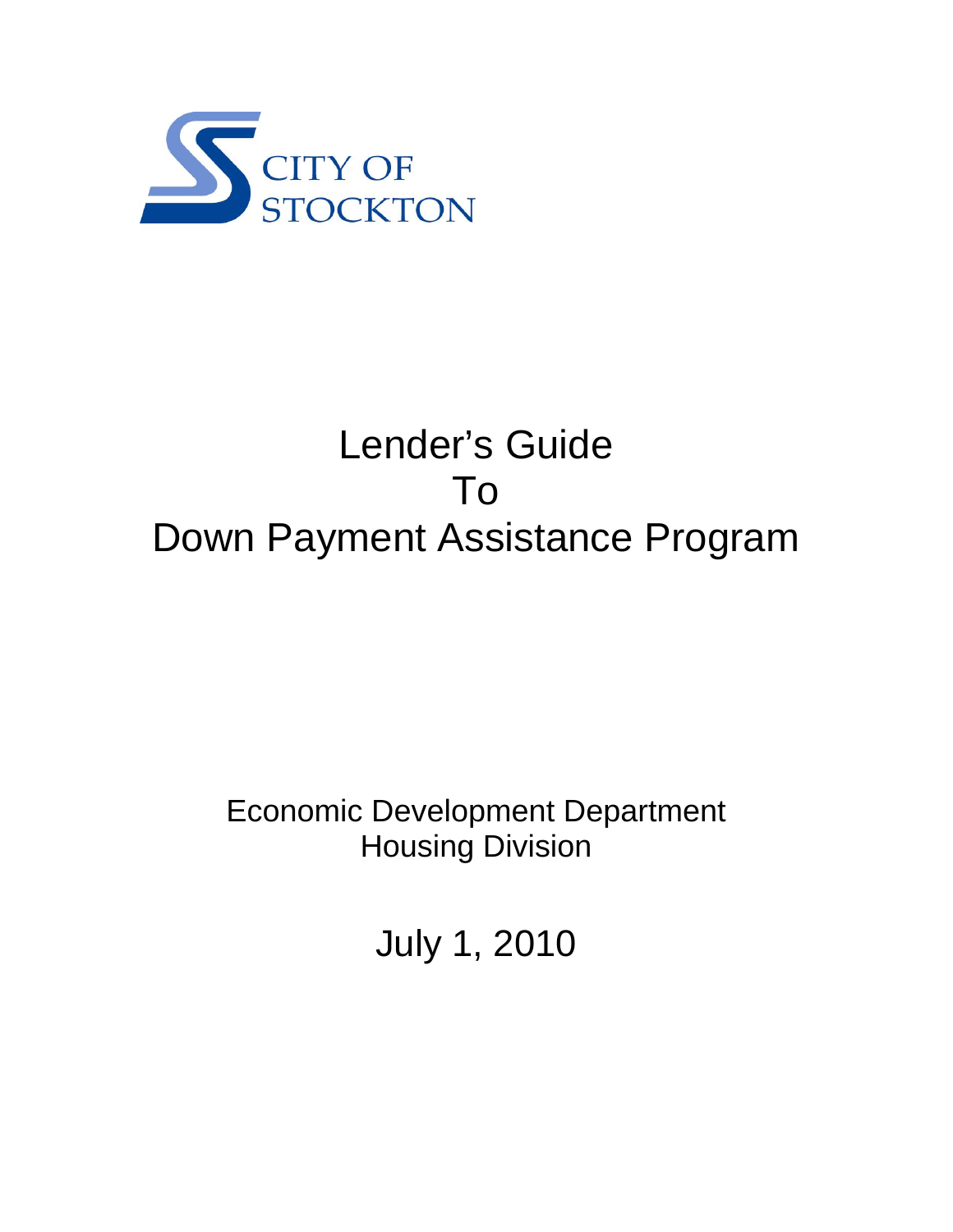# **Down Payment Assistance Program Guidelines for Low-Income Households**

**Purpose of the Down Payment Assistance Program --** The City of Stockton's Down Payment Assistance program is designed to assist eligible, low-income, first time buyers with the purchase of a home. Additionally, in some instances, the program provides funding to accessibility features for special needs persons.

The Down Payment Assistance program is intended to assist with the buyer's portion of funding, and it is not intended to increase the buyer's eligibility for a larger mortgage or higher purchase price. Eligibility begins with meeting several programmatic restrictions, including:

- A **first-time homebuyer** is defined as a borrower who has not had an ownership interest in any principal residence during the previous threeyear period. Prior ownership during this three-year period is allowed only when the borrower was displaced due to divorce; and
- The buyer must meet the one-year minimum residency within the City of Stockton (note that San Joaquin County residential areas do not meet this residency requirement), **OR** the buyer must be employed within the incorporated city limits of Stockton for a minimum of one year; and
- The combined income of the household may not exceed the maximum for households at the 80% of Area Median Income, as established and revised from time to time by the U.S. Department of Housing and Urban Development.

Availability of this Program may change from time to time. Programmatic changes and availability will be announced in advance by a Program Bulletin. Also, it should be noted that the City of Stockton may be required to disclose all information provided by Borrowers to the Internal Revenue Service (IRS) pursuant to the IRS reporting requirements under the Tax Act.

**Down Payment Assistance Loan Requirements –** The eligibility requirements for obtaining approval of Down Payment Assistance Program loans are intended to comply with the federal and state laws, along with meeting the fiscal responsibilities of the City of Stockton. Eligibility requirements for the approval of Down Payment Assistance program loans include:

- 1. **Maximum Loan-to-Value Requirements** The maximum loan-tovalue requirements may not exceed **105%** of the appraised value of the property.
- 2. **Required Insurance Coverage:**
	- a. **Hazard Insurance --** For the life of the loan, each borrower is required to maintain hazard insurance, including fire and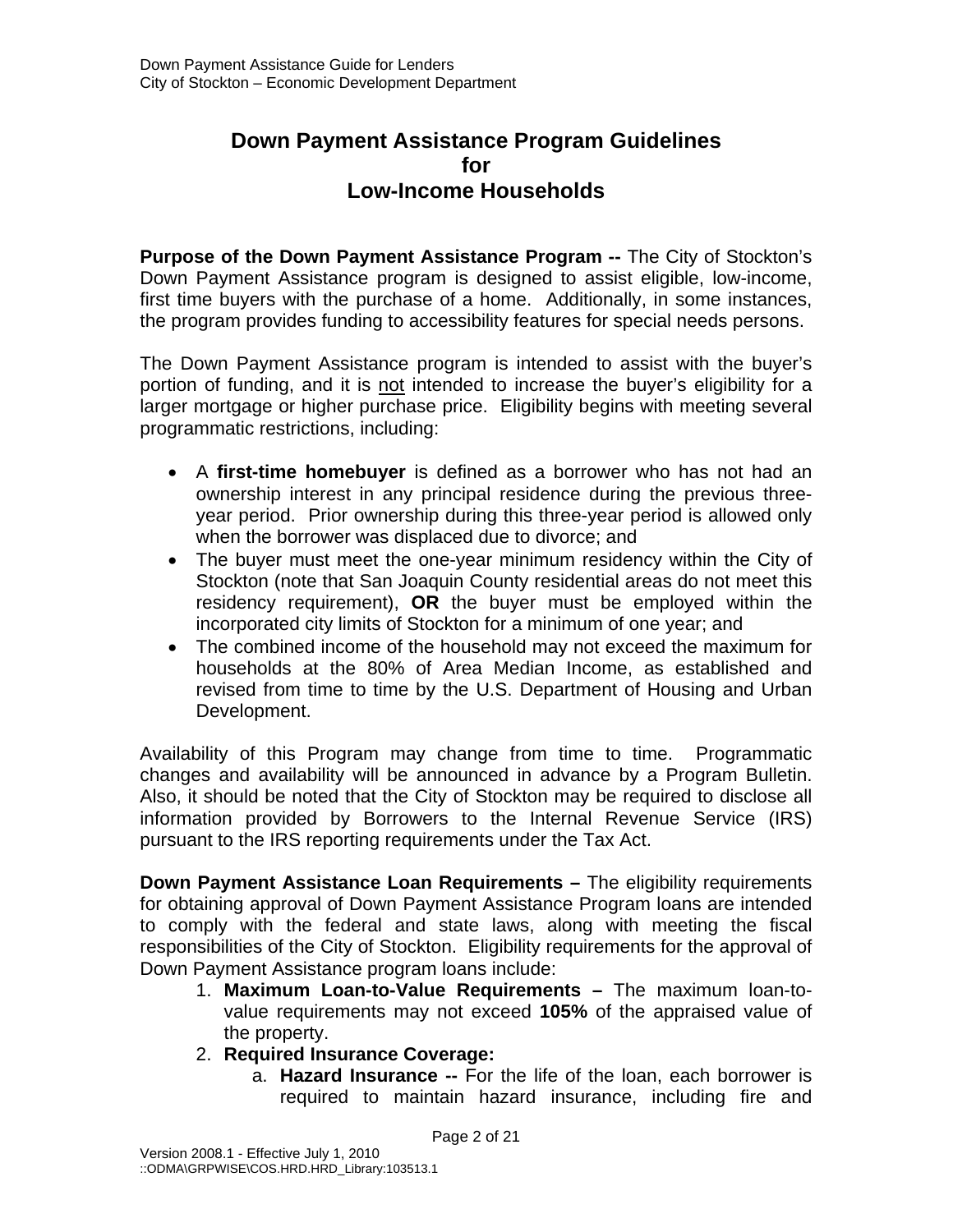extended coverage, with a loss payable endorsement to the City of Stockton, in an amount not less than the replacement value of the structure improvements maintained on an inflationary basis. The selected hazard insurer must be qualified to do business in California and have a current rating in Best's Insurance Guide of B or better. The maximum allowable deductible shall be the greater of \$1,000 or 1% of the face amount of the policy. Condominium or Planned Unit Development (PUD) insurance shall be in the form of a "master" or "blanket" policy for the entire project. Hazard insurance premiums are to be paid through an impound account maintained by the Lender/Servicer on behalf of the Borrower.

- b. **Flood Insurance --** If the property is located in an area identified by the U.S. Department of Housing and Urban Development (HUD) as having special flood hazards and in which the sale of flood insurance is available under the National Flood Insurance program, the Borrower is required to obtain and maintain flood insurance. The amount of flood insurance required is equal to the outstanding balance of the loan or the maximum limit of coverage available for the particular type of property under the National Flood Insurance program, whichever is less. Flood Insurance premiums are to be paid through an impound account maintained by the Lender/Servicer on behalf of the Borrower.
- c. **Title Insurance Policy --** The outstanding principal balance of each first mortgage loan must be covered by an ALTA Lender's Policy of Title Insurance naming the City of Stockton as its interest appears. The policy must have endorsements 100 and 116, 116.2 or 115, 110.5 and 104.1, as applicable. Note: TAXES AND ASSESSMENTS MUST BE PAID CURRENT.
- 3. **Impound Accounts –** The primary lender (first mortgage holder) must collect on a monthly basis a prorated amount to be impounded for the payment of all regular and special assessments or supplemental real estate taxes and assessments, mortgage guaranty insurance premiums, hazard insurance premiums, and/or any other insurance premiums, as required when the loan was closed (flood, etc.). This impounded amount will be for the term of the loan and is in addition to the monthly payment of principal and interest.

**Permissible Fees and Charges –** *NOTE: All permissible fees to the Borrower/Seller by the Lender are subject to change without notice*.

1. **Origination Fees --** Lenders are permitted to charge an origination fee (or combination of origination fees and discount points) not to exceed a total of one percent **(1.0%)** of the loan amount.

Page 3 of 21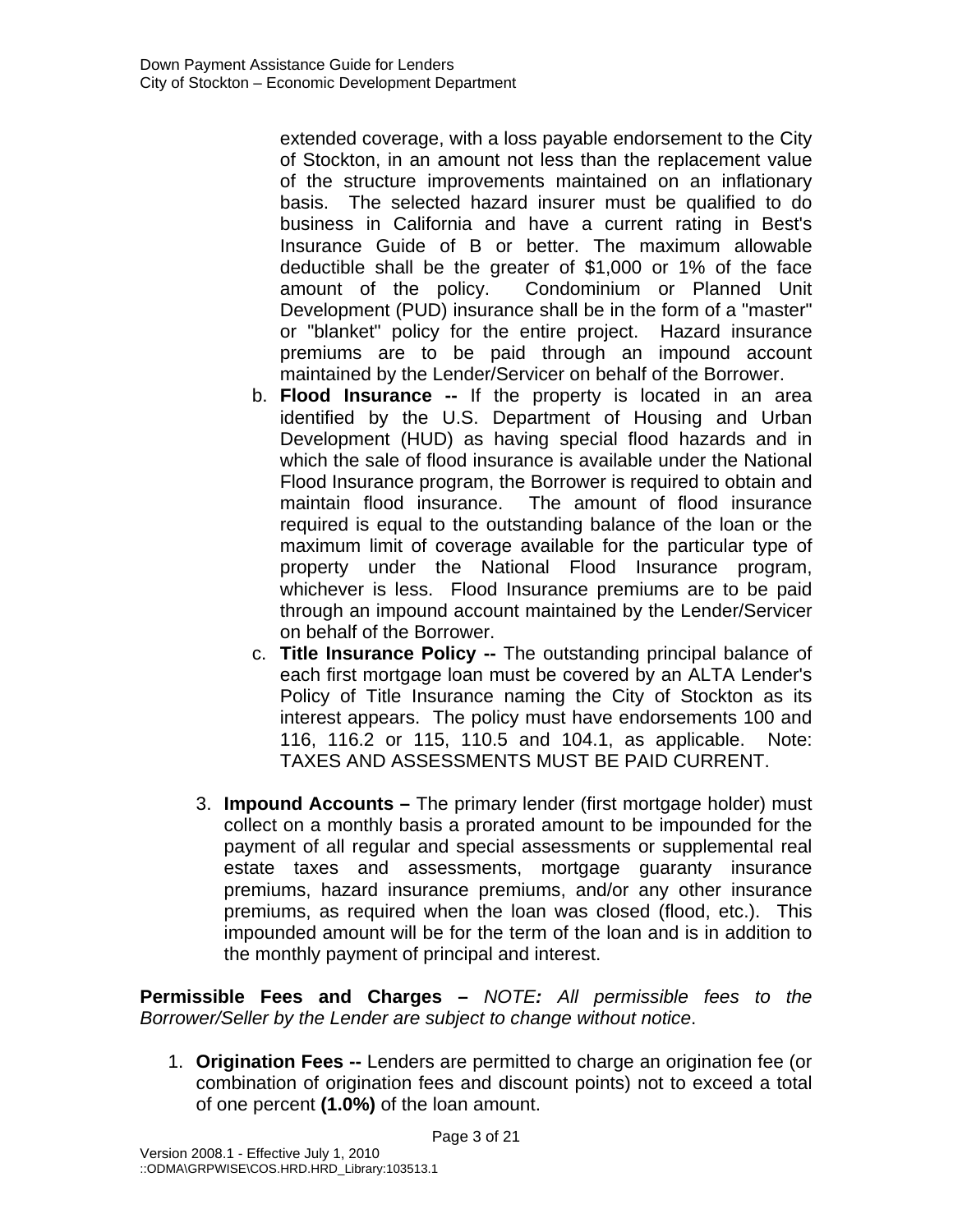2. **Processing, Underwriting, and Other Lender Charges --** In addition to the allowed origination fee, Lenders are permitted to charge the **borrower**  OR the **seller** processing fees, such as application, packaging, or processing, document preparation and/or underwriting fees, etc., to a maximum of \$550 (\$350 for processing, underwriting and other miscellaneous fees plus \$200 for document preparation.) Any "prequalification" fee charged up front to a Borrower whose loan ultimately closes as a City of Stockton-assisted purchase must be netted out of the allowed processing fee. All fees are subject to the mortgage insurer's restrictions and requirements.

In addition to normal fees allowed for first mortgage loans, Lenders are permitted to charge the Borrower or the seller an additional \$50 to process each subordinate mortgage. This \$50 processing fee should compensate Lenders for the normal origination and processing costs for the City of Stockton subordinate loan. Lenders are also permitted to recover out-ofpocket expenses for billed expenses from third party sources which may include appraisal fees, inspection fees, credit report fees, tax service fees and other similar expenses, provided it is customary to pass through these fees in the origination of mortgage loans. The Lender will be asked to substantiate the fees with invoices if they appear excessive, and will be required to rebate to the proper party any fee that is not substantiated or is considered by the City of Stockton to be non-allowable.

**Underwriting Standards and Guidelines --** Lenders must use prudent underwriting practices established by the applicable mortgage insurer of each loan. Automated underwriting may be used, provided the mortgage insurer has approved the use of this service.

- 1. The City of Stockton will generally accept all Borrower credit and appraisal underwriting decisions made by the Lender, provided they are in accordance with the City's guidelines. These generally include credit, down payment requirements, loan-to-value requirements, debt-to-income ratios, etc., unless expressly provided for in this program guideline document or in subsequent related Bulletins. The City of Stockton may, however, request that the Lender document its underwriting decisions. The City also reserves the right to re-underwrite any loan submitted for approval and may re-verify any documentation as necessary.
- 2. **Co-Mortgagors** -- For the City of Stockton's purposes, co-mortgagors are defined as occupying, co-Borrowers. All mortgagors (including comortgagors) will be required to meet all of the City's eligibility requirements, including the tax law requirements such as the first-time homebuyer rule, income eligibility, and owner-occupancy. All individuals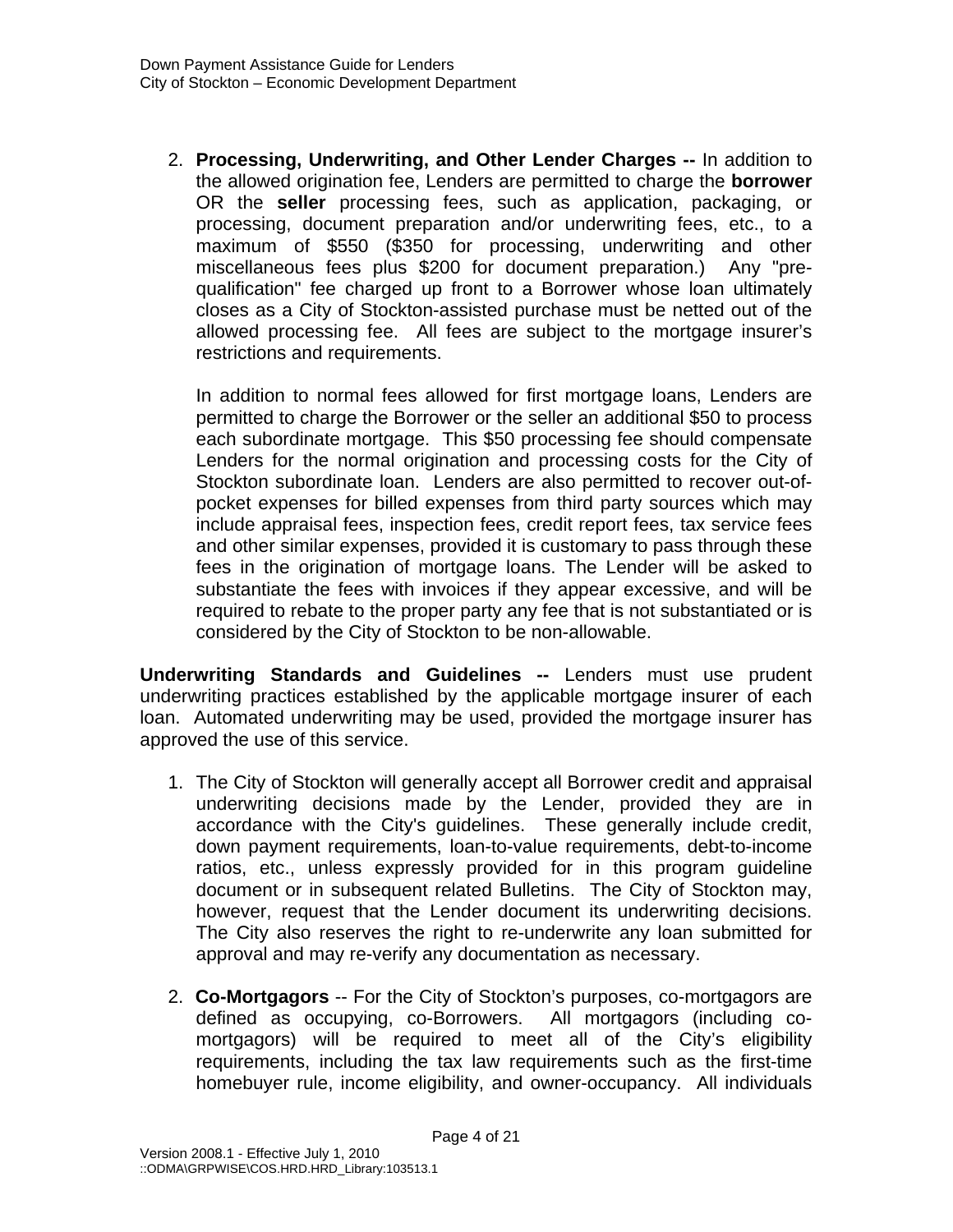that will be on title must comply with the eligibility requirements under the federal tax laws.

- 3. **Co-signors** For the City of Stockton's purposes, co-signers are defined as non-occupying loan guarantors only. The City does NOT accept cosigners as guarantors for any part of the purchase transaction.
- 4. **Gifts --** Gift donations for the down payment are permissible; however, all donations are subject to documented verification.
- 5. **Eligible Buy-Down Arrangements --** Temporary interest rate buy-downs are NOT acceptable. Permanent buy-downs are acceptable.
- 6. **Equal Credit Opportunity Act --** Under the Equal Credit Opportunity Act (ECOA), Lenders normally are prohibited from requesting disclosure of certain information from an applicant. Under Section 202.5(b) and 202.8(a)(1) and (d) of the ECOA regulations, income information such as child support and alimony, and other information such as marital status, residence status, etc., can be requested in order to allow the City of Stockton to determine whether an applicant meets the income and other eligibility requirements of federal and state law relating to the loan.
- 7. **Truth-In-Lending Requirements** The Lender is required to make all necessary Truth-In-Lending disclosures on all loans, including the City of Stockton's subordinate loan, within the required time period. The Lender must use its own forms for this requirement and maintain copies in the loan servicing file. Prior to Conditional Approval, the City will require a copy of only the initial Truth-In-Lending Disclosure on the City's subordinate loan.

**Appraisal/Appraiser Requirements -** Qualified appraisers must be approved by the applicable mortgage insurer/guarantor and must meet the licensing requirement of the State of California.

For all loans, the City of Stockton requires that an appraisal for each unit be prepared by a qualified appraiser and be submitted with a location map, color photos and a floor plan at the time the loan is submitted for conditional approval.

**Subordinate Lien and Resale Restrictions –** City of Stockton policy does NOT allow for subordination of its original lien position.

The City's loan program will forward to CalHFA and CalHome all applicable subordinate documents including, but not limited to, promissory notes, deeds of trust, loan agreements, declarations of restrictions, etc. for acceptance as a subordinate lender.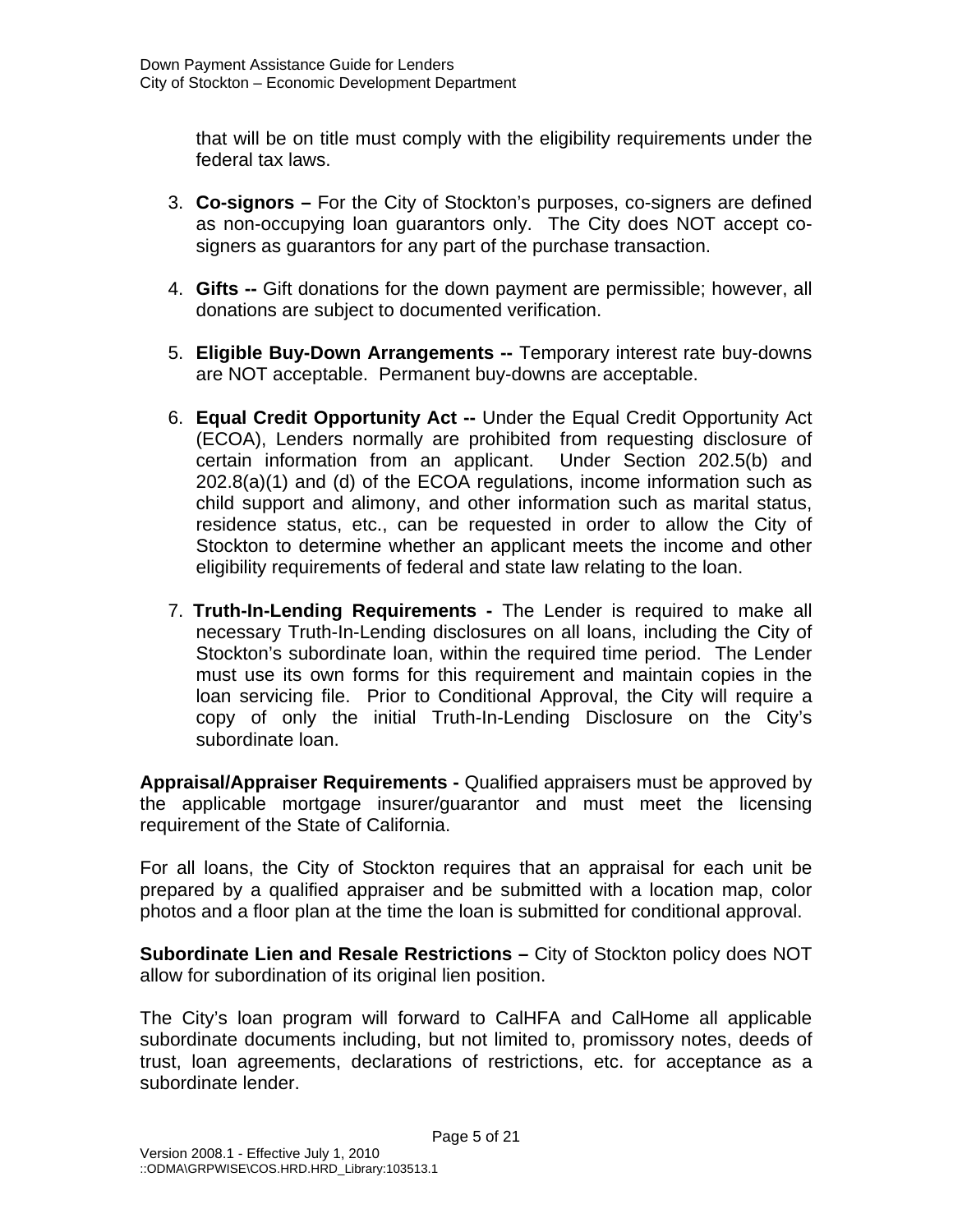**Loan Assumption Policy -** City loans are NOT assumable by eligible homebuyers.

**Borrower Fraud or Misrepresentation --** In the event that any representation by a Borrower was untrue when made or at the time of delivery of a loan to the City of Stockton, the Lender shall have 150 days from the date of discovery of the misrepresentation in which to cure any tax law defects by the Borrower. If such cure cannot be effected within the 150-day period, at the option of City, the Lender shall immediately repurchase the loan.

If it is subsequently determined or discovered that the Borrower never occupied the City financed property, or fraudulently induced the City to approve the loan, the City of Stockton may take appropriate action against the applicable parties that may include, but is not limited to, non-monetary default action on the loan and/or other legal action under the civil or criminal codes. Also, the City of Stockton may require the Lender to purchase the loan.

**Prepayment Penalties --** There are no penalties for prepayment of the City of Stockton Down Payment Assistance loans.

# **Remainder of Page Intentionally Left Blank**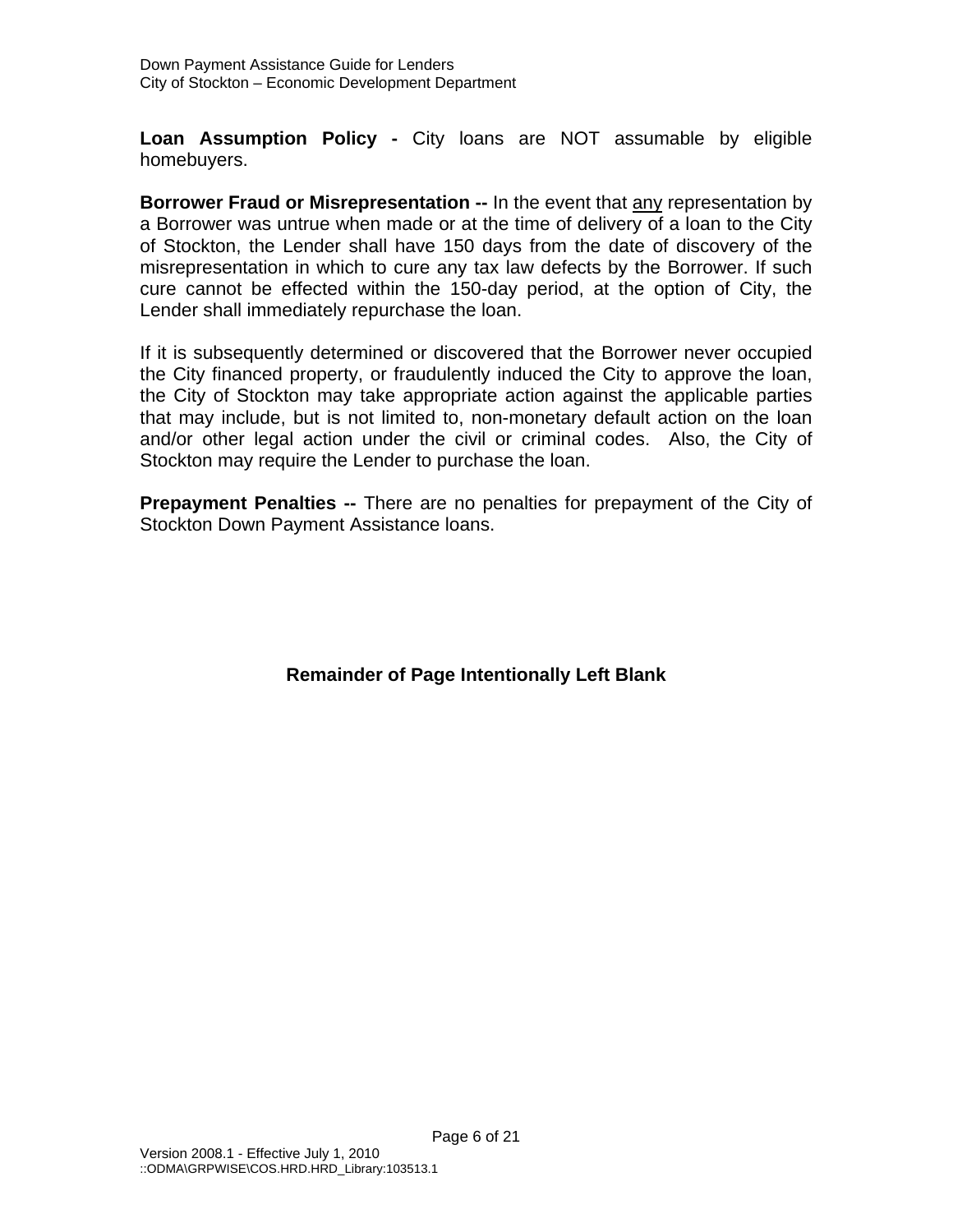# **BORROWER ELIGIBILITY REQUIREMENTS**

**Borrower Credit Qualification -** Borrowers must be able to qualify under the prudent underwriting credit standards of the Lender and of the City of Stockton. Borrowers must have sufficient funds to meet the required down payment, closing costs, necessary reserves, and sufficient income to meet the monthly mortgage payments, as determined by the mortgage insurer and the City. Lenders should pay particular attention to the following items:

- 1. **No Unpaid Collection Accounts --** Any lien, judgment, and/or collection account must be paid prior to the submission of application to City of Stockton.
- 2. **Debt Ratios --** The maximum debt ratios are 35% front end and 41% backend. There are no compensating factors allowed.
- 3. **First-Time Home Buyer Requirement --** The City of Stockton's Down Payment Assistance program is restricted to first-time homebuyers. The City utilized tax law to define the status of a firsttime homebuyer as a person who has not had an ownership interest in any principal residence (a home in which they lived) during the three-year period prior to the execution of the mortgage loan. Evidence of compliance with this requirement includes the **Borrower's Affidavit**. An executed original of this affidavit must accompany each loan package delivered to City for conditional loan review. Each party must personally execute all affidavits; no Powers of Attorney may be used with any of these documents. In addition to the Borrower's Affidavit, the following evidence is required to determine first-time home buyer status and must be included with each loan submission file:
- a. The true, correct and complete signed copies of the Borrower's federal income tax returns as filed with the IRS (or IRS printouts of complete tax returns) for the immediate three years; or
- b. An **affidavit** that the Borrower has not been required to file a federal income tax return during one or all of the preceding three years because the Borrower's gross income was less than the minimum required for filing federal income tax returns. In addition, if the Borrower submits this **Affidavit of Non-filing**, the Borrower must also include additional documentation, including, but not limited to verification from the Borrower's landlord, and rental receipts with rental agreements for the year(s) in question; and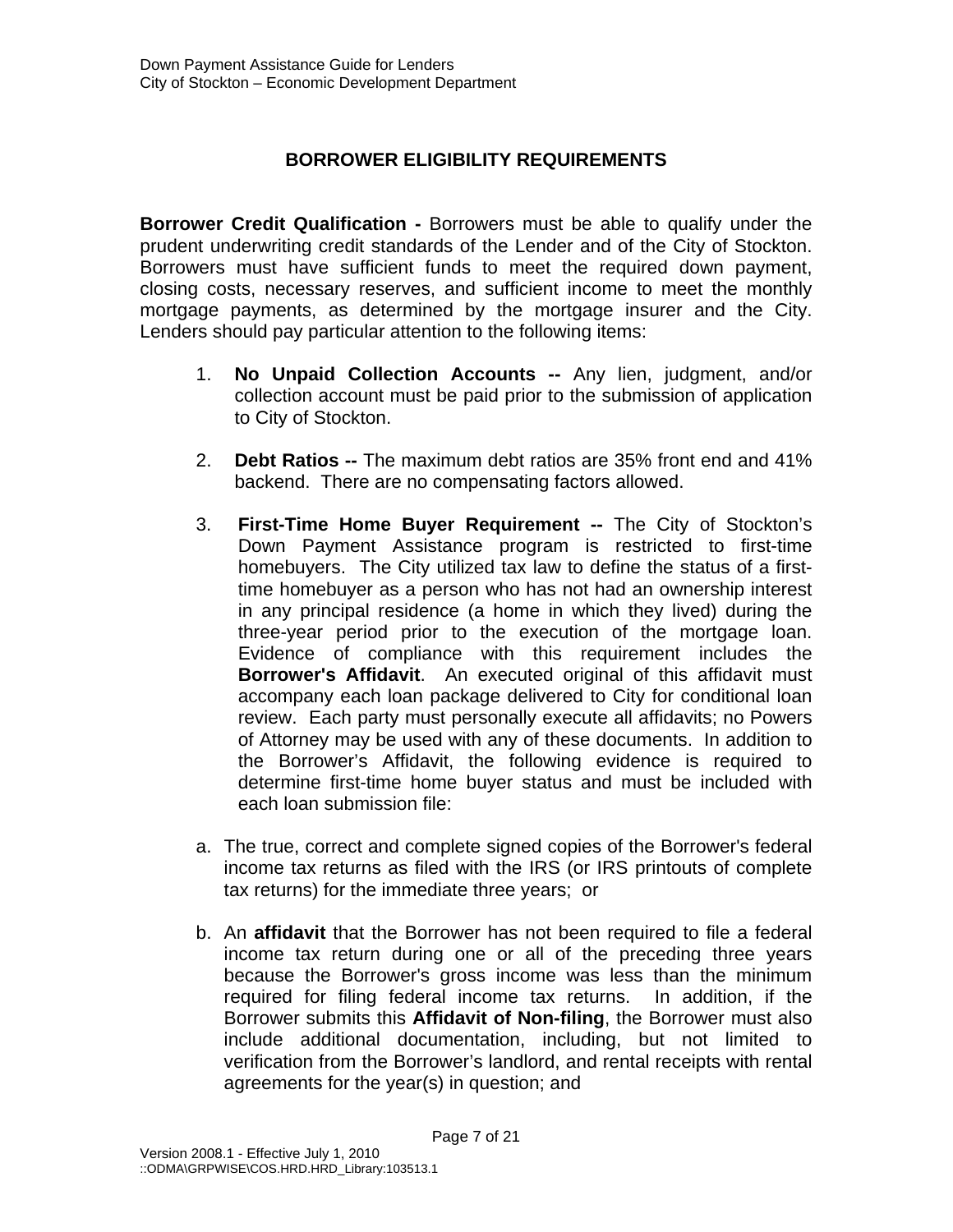c. signed IRS Form 4506.

**Maximum Income Limits --** The Borrower's annual family income may NOT exceed the maximum income limits as published by the City of Stockton in the most recent applicable **Down Payment Assistance Program Variable Components Bulletin**. The maximum income limits are based on median-family income data published by the Department of Housing and Urban Development (HUD) and may be lower than the maximum allowed under federal tax law. Revised income limits are periodically announced to Lenders by means of the City of Stockton's Down Payment Program Bulletin.

Recognize that at the loan approval stage, the City of Stockton will recalculate the Borrower's income pursuant to guidelines outlined in this Guideline and examine it for eligibility purposes. Details examined include:

1. **Family Income Definition --** Family income is defined as the annualized gross income of a mortgagor, and any other person who is expected to 1) live in the residence being financed, 2) be vested on title, and/or 3) be liable on the mortgage. When calculating annual income for eligibility purposes, City of Stockton will NOT include income from other household family members who are under 18 years of age. The City calculates family income for program eligibility purposes only, and these calculations are not intended to reflect or replace the income calculations used by the Lender or the mortgage insurer for loan qualification purposes. The City's income-eligibility calculations are described below.

#### 2. **Gross Income Includes:**

a. **Wages/Salaries/Commissions -** The gross amount of wages and salaries, **before** payroll deductions or un-reimbursed employee expenses, commissions, fees, tips, bonuses, gambling winnings, prizes, and other compensation for personal services. The IRS Form 2106 Un-reimbursed Business Expenses CANNOT be deducted from gross income.

#### b. **Assets and Business Income** includes:

- (1) All interest and/or dividends earned on assets.
- (2) The net income from the operation of a business or profession or from the rental of real or personal property. For this purpose, if this operation results in a loss, the loss may not be used to offset income generated from other sources. Any shareholder that owns ten percent or more of any outstanding class of stock in a corporation, shall also be deemed to have received income in its proportionate share of net earnings not otherwise distributed in salaries or dividends.

Page 8 of 21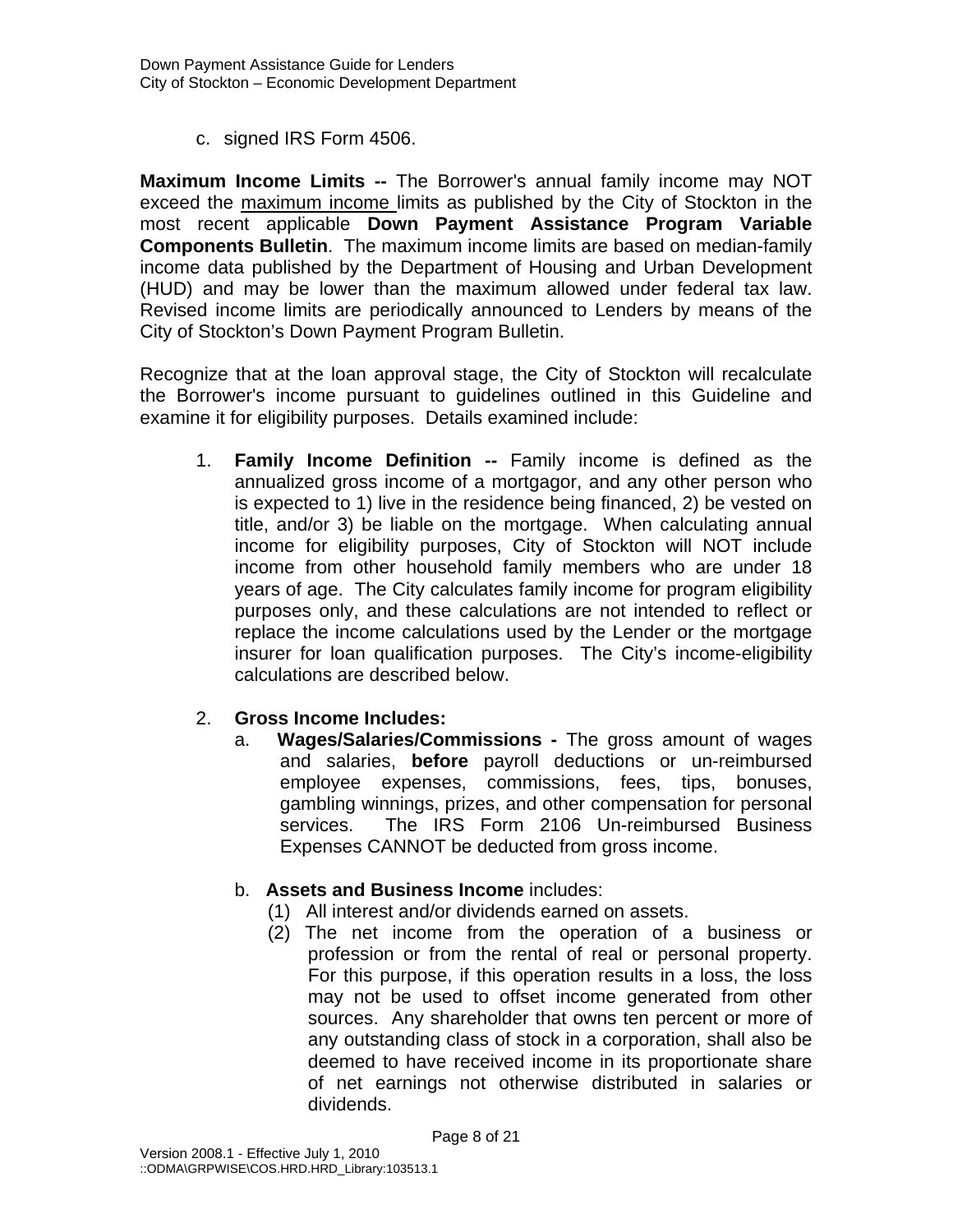- (3) The distributive share of partnership income.
- (4) Periodic payments from a trust fund.

#### c. **Human Assistance/Services** includes:

(1) The full amount of periodic payments received from the Social Security Administration (unless deferred or paid in a lump sum), housing assistance payments, annuities, insurance policies, retirement funds, pensions, disability or death benefits, and other similar types of periodic receipts.

(2) Payments in lieu of earnings, such as unemployment and disability compensation, worker's compensation, and severance pay.

(3) The full amount of public assistance payments.

#### d. **Alimony/Child Support/Contributions** includes:

 (1) Periodic determinable allowances, such as alimony and separate maintenance payments received, housing allowances received, and regular contributions or gifts received from persons not residing in the dwelling, where such sums are received on a recurrent basis, and which may be reasonably expected to continue.

(2) Child support payments received by an applicant for the benefit of the applicant's child or children.

e. **Military** income includes all regular pay, special pay and allowances of a member of the Armed Forces (whether or not living in the dwelling) who is the head of the household or spouse (or other persons whose dependents are residing in the unit), who will have a vested interest in the property and receive such pay up to the time of closing.

#### 3. **Gross Income** does NOT include:

- a. **Gifts/Service Payments**, such as the following are not included as a part of the calculation for gross income:
- (1) Casual, sporadic, or irregular gifts.
- (2) Resident service payments in an amount received by a resident for performing a service for the housing authority or owner, on a part-time basis that enhances the quality of life in the development, if it does not exceed \$200 per month.
- b. **Medical** amounts that are specifically for the cost of medical expenses or are for reimbursement of the cost of medical expenses.
- c. **Lump-sum additions** (other than regular payments) to household assets, such as inheritances, insurance settlements (including payments under health and accident insurance and worker's compensation), capital gains, student financial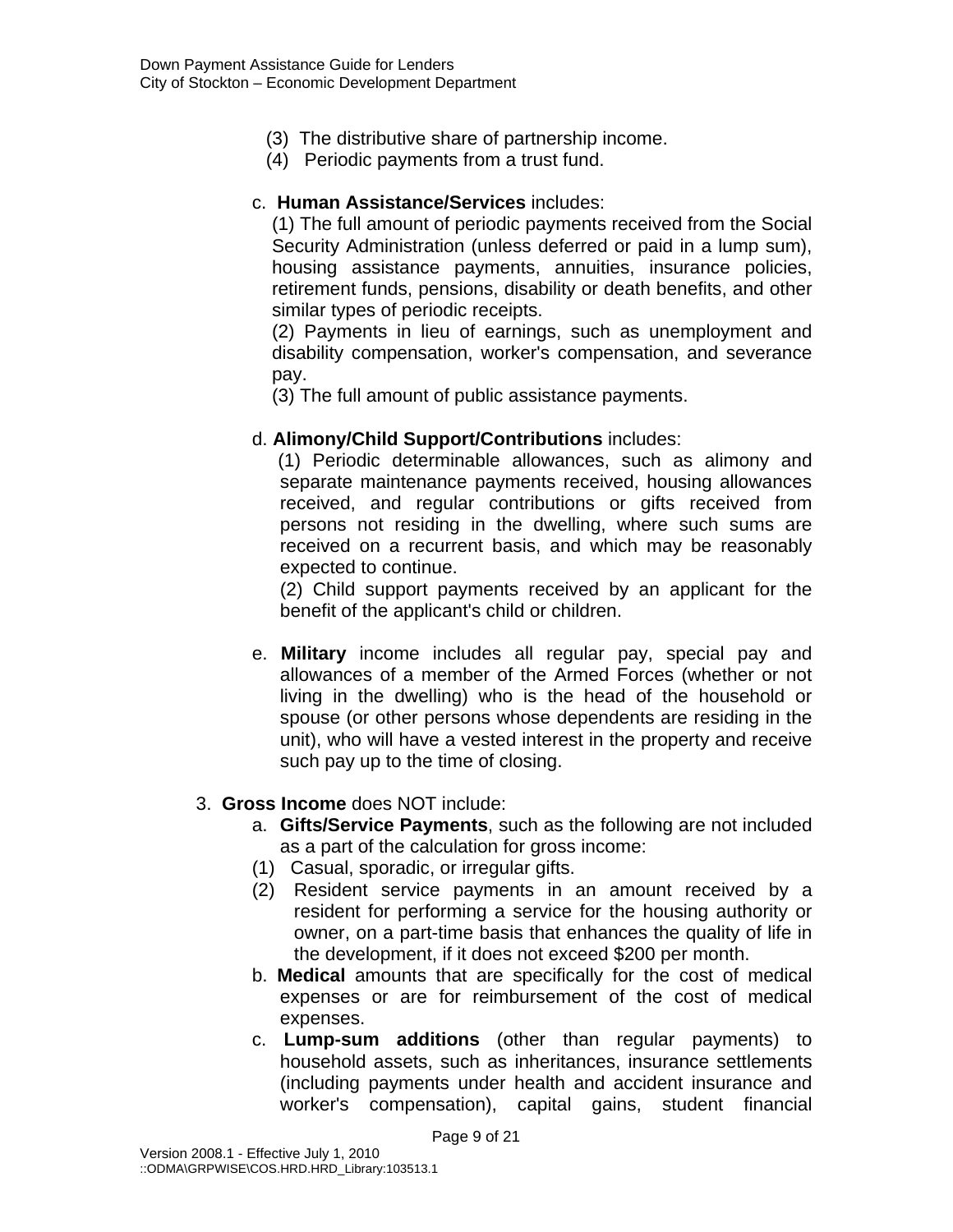assistance, settlements for personal or property losses, and property tax rebates.

- d. **Education** funding includes:
- (1) Amounts of education scholarships paid directly to the student or to the educational institution and amounts paid by the Government to a Veteran, for the "cost of attendance" at an education institution. "Cost of attendance" covers not only tuition, but also includes fees, books and miscellaneous expenses for material. (Non-school related veteran's benefits are included in the income calculations.)
- (2) Payments received from the Workforce Investment Act or State or local job training programs.
- (3) Amounts of scholarships funded under Title IV of the Higher Education Act of 1965, including awards under federal workstudy programs or under Bureau of Indian Affairs student assistance programs.

#### e. **Foster Care/Adoption/Minors/Students** monies include:

- (1) Foster child care payments or adoption assistance payments, if not used to credit qualify for the loan.
- (2) Income from employment of minor dependents not on title.
- (3) Earnings in excess of \$480 for each full-time student 18 years old or older (excluding the head of household and spouse).

#### f. **Human Assistance/Services** value includes:

- (1) The value of coupon allotments for the purchase of food pursuant to the Food Stamp Act of 1977 U.S.C. Sections 2011 and 2027, which is in excess of the amount actually charged the eligible household.
- (2) Payments to volunteers under the Domestic Volunteer Service Act of 1973.
- (3) Payments of allowances made under the Department of Health and Human Services Low-Income home Energy Assistance Program.
- (4) Home care payments for developmentally disabled children or adult family members.
- (5) Deferred periodic payments of supplemental security income and social security benefits that are received in a lump sum.
- (6) Income of a live-in aide, as defined in 24 CFR §5.403.
- (7) Adoption assistance payments in excess of \$480 per adopted child.
- (8) Amounts specifically excluded by any other Federal statute from consideration as income for purposes of determining eligibility or benefits under a category of assistance programs that includes assistance under any program to which the exclusions set forth in 24 CFR 5.609(c) apply. A notice will be published in the Federal Register and distributed to PHAs and housing owners identifying the benefits that qualify for this exclusion.

Page 10 of 21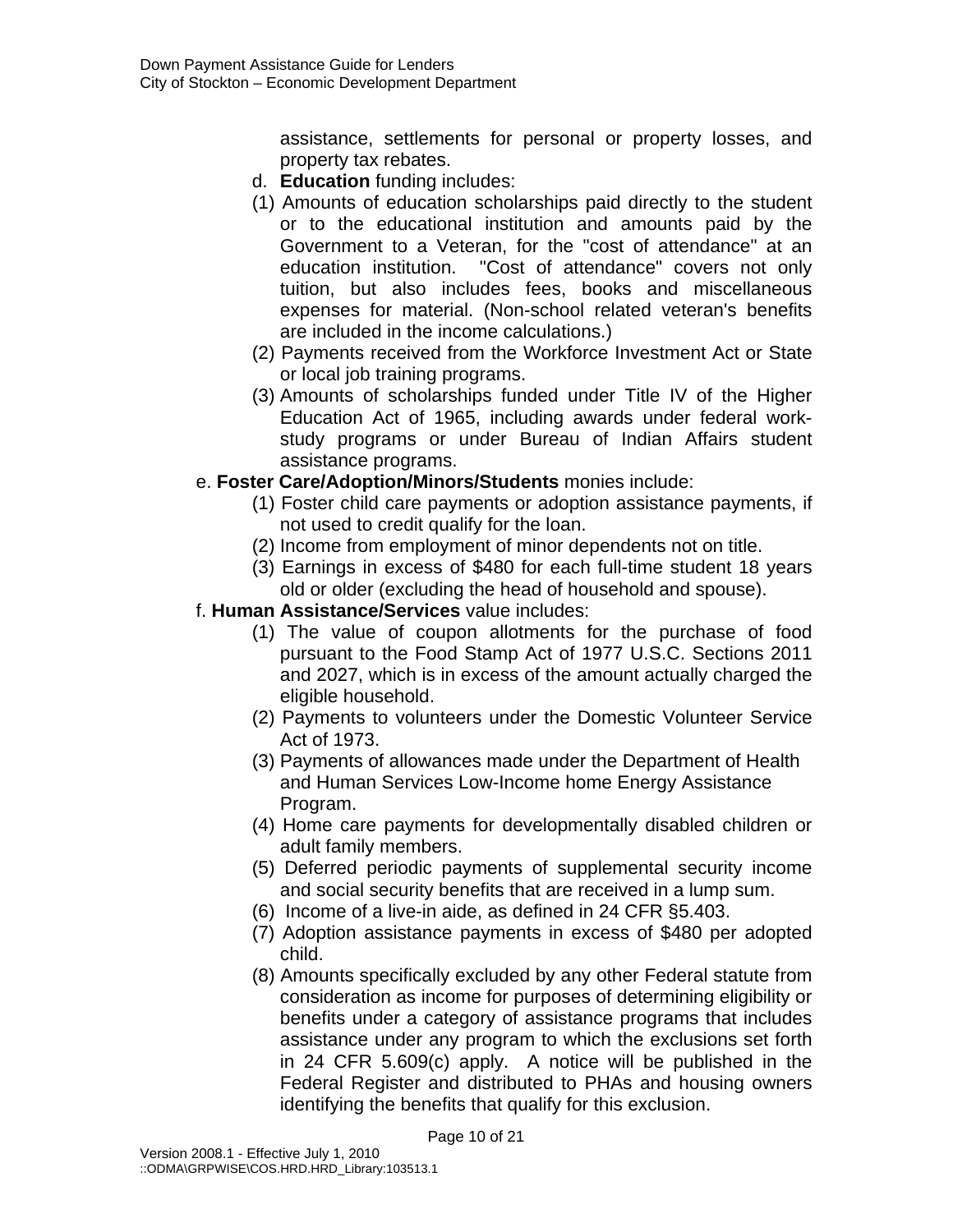(9) The value of any child care provided or arranged (or any amount received as payment for such care or reimbursement for costs incurred for such care) under the Child Care and Development Block Grant Act of 1990.

#### g. **Government Payments/Credits** include:

- (1) Amounts received by the family in the form of refunds or rebates under State or local law for property taxes paid on the dwelling unit.
- (2) Reparation payment paid by a foreign government pursuant to claims filed under the laws of that government by persons who were persecuted during the Nazi era.
- (3) Payments received from programs funded under Title V of the Older Americans Act of 1985.
- (4) Payments received on or after January 1, 1989, from the Agent Orange Settlement Fund or any other fund established pursuant to the settlement in Re Agency- product liability litigation.
- (5) Earned income tax credit (EITC) refund.
- (6) The special pay to a family member serving in the Armed Forces who is exposed to hostile fire.
- (7) Any amount of crime victim compensation (under the Victims of Crime Act) received through crime victim assistance (or payment or reimbursement of the cost of such assistance) as determined under the Victims of Crime Act because of the commission of a crime against the applicant under the Victims of Crime Act.

# h. **Native Americans** receipt of:

- (1) Payments received under the Alaska Native Claims Settlement Act.
- (2) Income derived from certain sub marginal land of the United States that is held in trust for certain Indian tribes.
- (3) Income derived from the disposition of funds to the Grand River Bank of Ottawa Indians.
- (4) The first \$2000 of per capita shares received from judgment funds awarded by the Indian Claims commission for the U.S. Claims Court, the interests of individual Indians in trust or restricted lands, including the first \$2000 per year of income received by individual Indians from funds derived from interests held in such trust or restricted lands.
- (5) Payments received under the Maine Indian Claims Settlement Act of 1980.
- (6) Payments by the Indian Claims Commission to the Confederated Tribes and Bands of Yakima Indian Nation or the Apache Tribe of Mescalero Reservation.
- i. **Other Allowances/Compensations** include:
	- (1) Allowances, earnings and payments to AmeriCorps participants under the National and Community Service Act of 1990.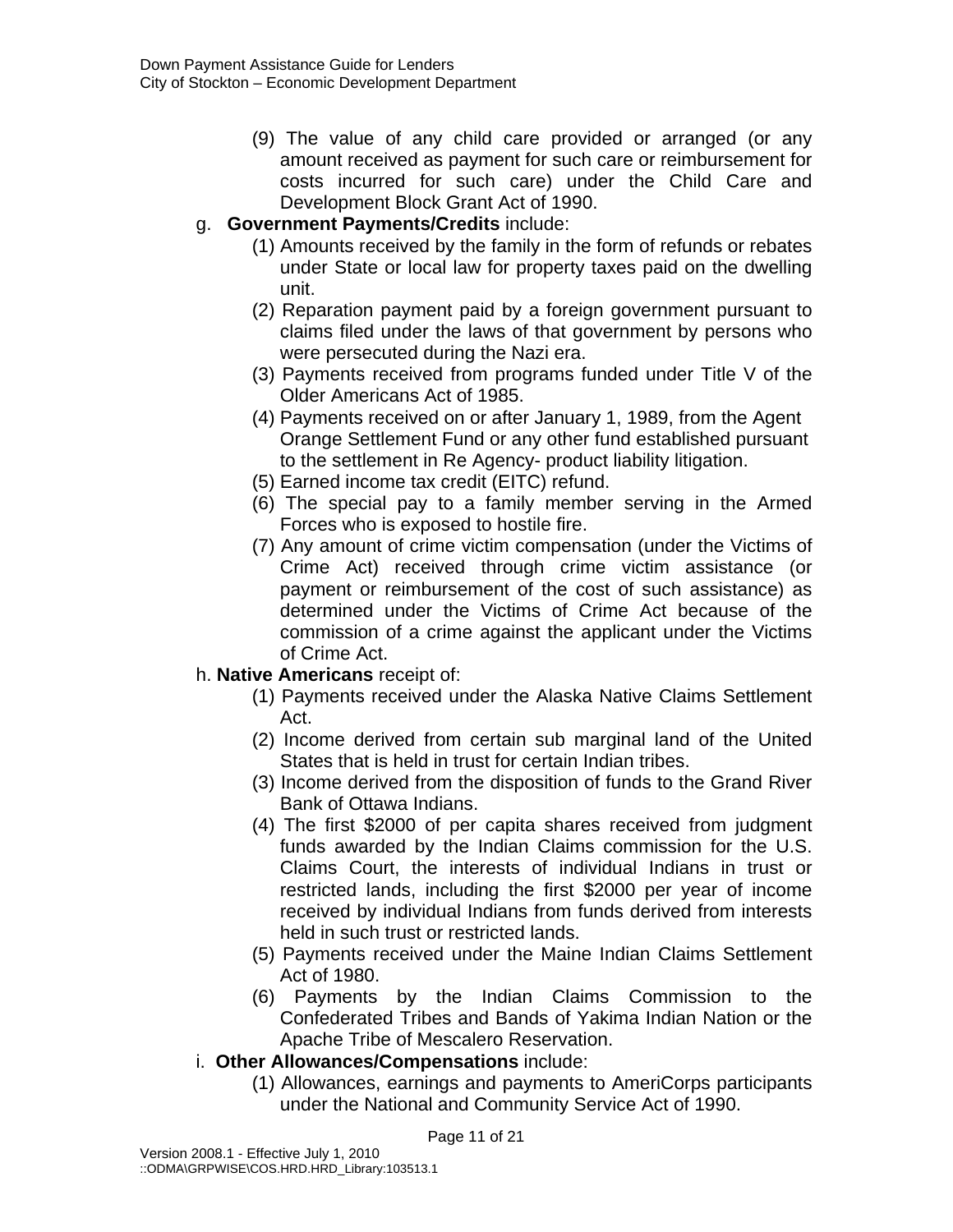- (2) Any allowance paid under the provisions of 38 U.S.C. 1805 to a child suffering from spina bifida who is a child of a Vietnam veteran.
- (3) Allowances, earnings and payments to individuals participating in programs under the Workforce Investment Act of 1998.

# 4. **Method of Income Calculations** include:

#### a. **Wage and Salary**

Use one of the appropriate formulas for full-time employment (40 hours) or employment with consistent regular hours or income to arrive at the Borrower's base pay:

Monthly - Monthly income  $x$  12 months = annual income Bi-weekly - Bi-weekly income  $x 26$  = annual income Weekly - Weekly income  $x 52$  = annual income Hourly - Hourly income x 40 (hours per wk)  $x$  52 = annual income

b. **Variable Income --** Calculations such as part-time employment with variable hours (or less than 40 hours per week), inconsistent income or hours, overtime, bonuses and commissions, etc., can be calculated using year-to-date income, plus previous year income (from the same income source), divided by the number of months reviewed (up to but NOT exceeding **24** months) times 12 to arrive at the annual income.

c. **Self-Employed or Non-Corporation --** self-employed Borrower can also be considered to have variable income. Gross annual income calculations will be based on the previous year's net income shown on Schedule C of the federal income tax returns plus net income before taxes from the Borrower's signed, year-to-date Profit and Loss Statement, divided by the appropriate number of months (up to but NOT exceeding **24** months) times 12 to arrive at the annual income.

d. **Corporation --** If the applicant owns 10% or more of any outstanding class of stock in the corporation, refer to the federal income tax returns, and to the schedule that lists officer salaries by name and amount. The figure given for that named applicant, plus the applicable proportionate share of net earnings not otherwise distributed, plus dividends constitutes income.

e. **Interest Income --** Interest earnings are computed on the net principal at the current market rate after reduction for down payment and/or closing cost requirements as applicable.

f. **Real Estate Income --** Refer to the federal income tax form, and the appropriate Schedule E, for net income after depreciation, expense of upkeep, rental income, etc.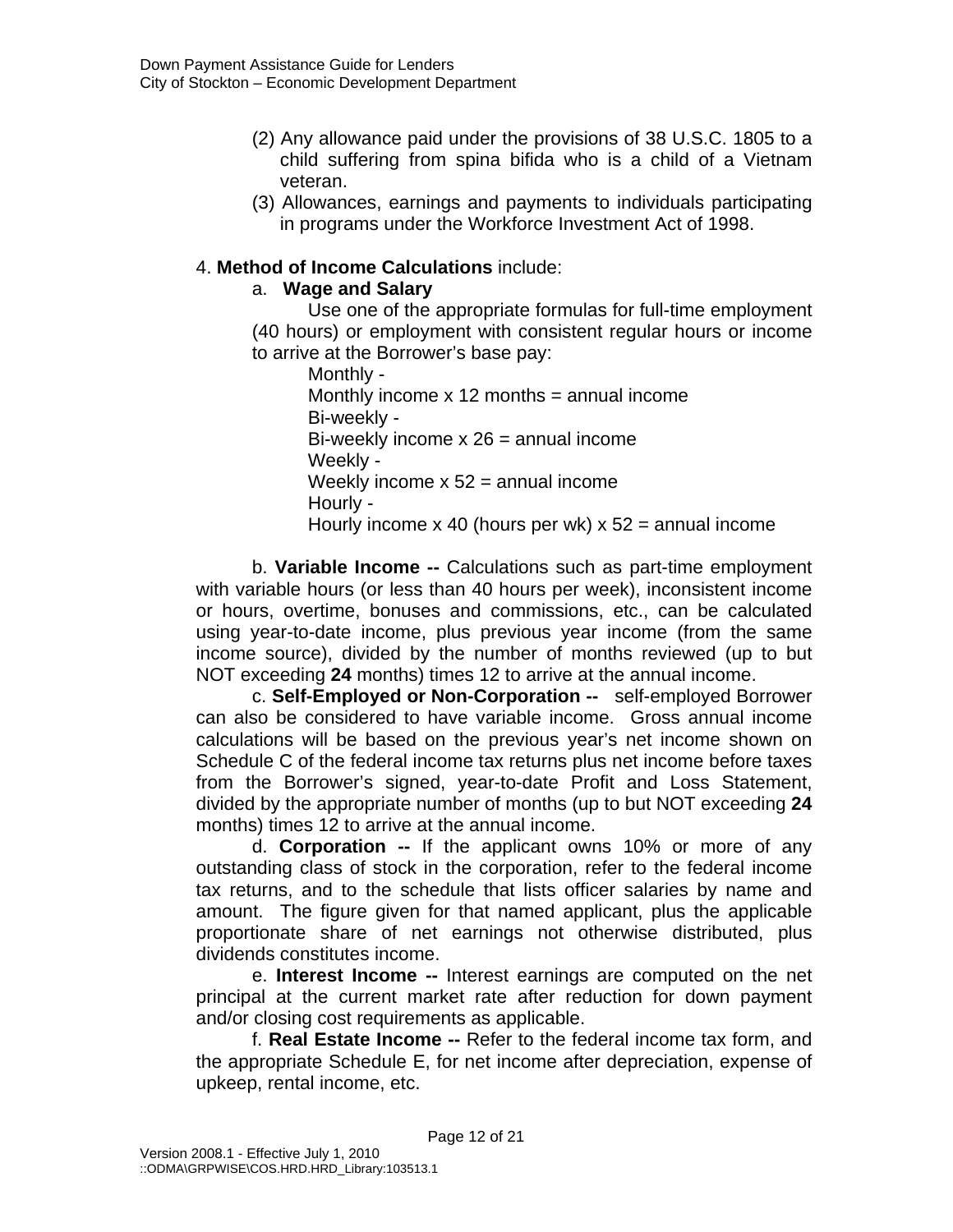- 5. **Income Limit Determination** Once all of the various sources of income are calculated and added together, compare the annual income against the most recent Program Bulletin's income limits for the county under the applicable family size and area.
- 6. **Employment/Income Verification Documentation --** Verifications of Employment and other supporting documentation regarding income such as paycheck stubs should be no more than 60 days old at the time of submission to the City for loan approval.

**Owner-Occupancy --** Borrowers seeking City financing must occupy the financed residence as their principal residence within 60 days of closing, and continuously thereafter, for the term of the loan or until the property is sold. Investor loans are prohibited. Upon discovery that the property financed by City is rented out by the Borrower without City's prior written approval, the City will notify the Borrower immediately to correct the situation. Failure on the part of the Borrowers to re-occupy the property may result in a declaration of a nonmonetary default.

**Residency Requirement –** The City of Stockton requires all Borrowers to have been living within the incorporated city limits for the immediate previous 12 months, OR to have been employed within the incorporated city limits for the immediate previous 12 months. The City will require all Borrowers to be either a citizen or national of the United States or a qualified alien as defined by the federal Personal Responsibility and Work Opportunity Reconciliation Act of 1996 (PRWORA).

#### a. **Qualified aliens** include:

- 1. An alien lawfully admitted for permanent residence under the Immigration and Naturalization Act (INA).
- 2. An alien who is granted asylum under Section 208 of the INA.
- 3. A refugee admitted to the United States under Section 207 of the INA.
- 4. An alien paroled into the United States under Section 212(d)(5) of the INA for a period of at least one year.
- 5. An alien whose deportation is being withheld under Section 243(h) of the INA or Section 241(b)(3).
- 6. An alien who is granted conditional entry under Section 203(a)(7) of the INA as in effect prior to April 1, 1980.
- 7. An alien who is a Cuban or Haitian entrant.
- 8. An alien not in the above categories who has been admitted to the United States for a limited period of time (a non-immigrant). Non-immigrants are persons who have temporary status for a specific purpose.
- 9. An alien who has been battered or subjected to extreme cruelty in the United States by a spouse or a parent who is a citizen or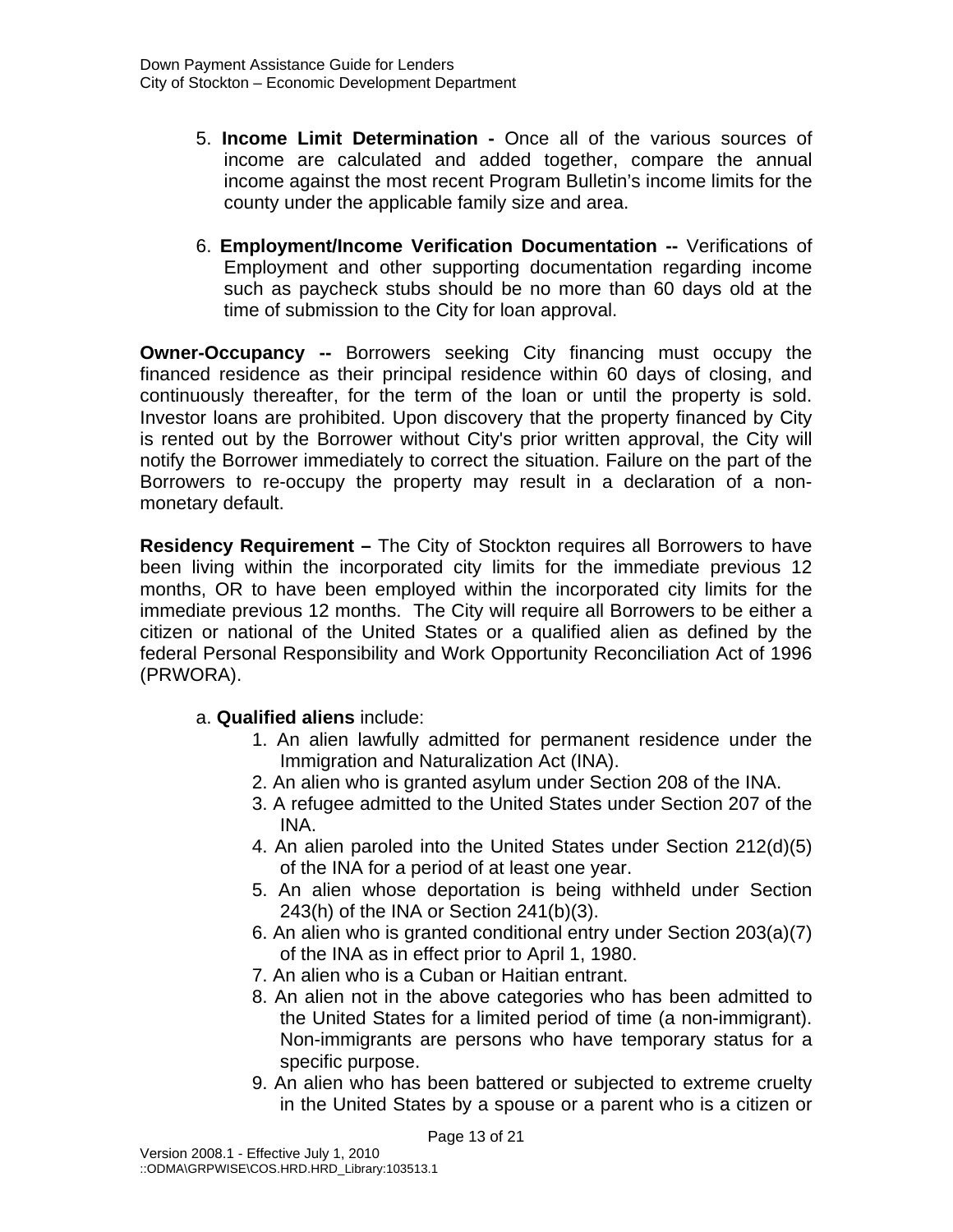lawful permanent resident of the United States (or by a member of the spouse or parent's family residing in the same household and the parent or spouse has acquiesced to such battery or cruelty); or

- 10. An alien whose child has been battered or subjected to extreme cruelty in the United States by a spouse or parent of the alien who is a citizen or lawful permanent resident of the United States (or by a member of the spouse's or parent's family residing in the same household and the parent or spouse has acquiesced to such battery or cruelty) and the alien did not actively participate in such battery or cruelty; or
- 11. An alien child who resides in the same household as a parent who has been battered or subjected to extreme cruelty in the United States by that parent's spouse (or by a member of the spouse's family residing in the same household as the parent and the spouse or parent consented to or acquiesced to such battery or cruelty) and the alien child did not actively participate in such battery or cruelty.

Note that Borrowers must declare their status on a Statement of Citizenship, Alienage, and Immigration Status for State Public Benefits form and provide the Lender with photo identification and documentation to support their declared status. For a list of acceptable supporting documentation, refer to the Statement and the accompanying lists A and B attached thereto (list A provides a list of acceptable documents to substantiate the status of U.S. citizens or nationals; list B provides a list of acceptable documents to substantiate the status of battered aliens only).

Lenders MUST REVIEW and VERIFY the supporting documents, and if acceptable, execute the **Lender Verification of Citizenship/Qualified Alien Status**. If the supporting source documents appear genuine, the Lender will provide A COPY OF THE SUPPORTING DOCUMENTS to the City of Stockton, and include a copy of ONLY the Lender Verification of Citizenship/Qualified Alien Status in the Loan submission file. **DO NOT submit the supporting documents to the City UNLESS the documents appear suspicious.** In that instance, a copy should be forwarded to City for verification with the INS.

If an applicant is declared ineligible under the residency requirement, the Lender must issue a written notice advising the applicant of his/her ineligibility and the reason why he/she was determined ineligible and provide a description of the applicable appeal process. Lenders may use the Determination Letter of Ineligibility for this purpose.

Any applicant who is determined to be ineligible to receive a City loan pursuant to a determination that they are not a citizen or national of the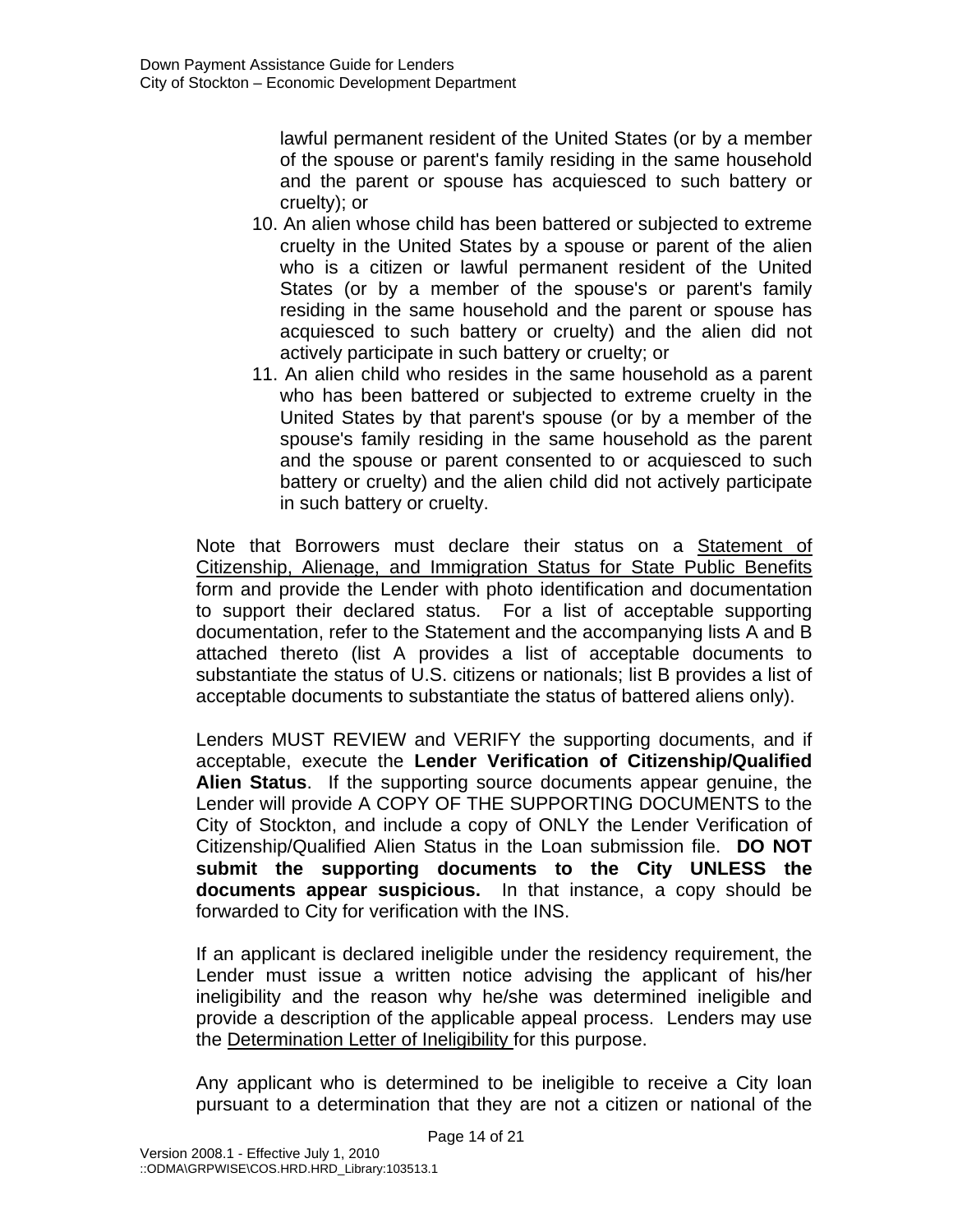United States or a qualified alien, may appeal such a determination. The appeal process CANNOT be used to appeal other City or Lender eligibility decisions. All appeals must be submitted in writing to City within fifteen (15) calendar days from the applicant's receipt of the written determination and must state the reason why the applicant believes the residency determination was in error. City will review the case and may refer the documentation to the INS. City will issue a written decision within fifteen (15) calendar days following receipt of the appeal. All decisions by the City, as well as determinations by the INS, are final and cannot be overruled.

**Homebuyer Education Counseling Requirement --** Each buyer must attend a minimum eight (8) hours of Homebuyer Education Counseling Course provided by a City-approved provider, as listed and updated from time-to-time through the DownPayment Assistance Program Approved Homebuyer Education Providers. A copy of the Certificate of Completion for the Course must be included in the application package to the City.

**Non-discrimination and Privacy Requirements --** All applicant eligibility requirements contained in this guide must be applied without regard to the race, creed, color, gender, religion, or national origin of the applicant. Lenders shall be sensitive to the privacy interests of the applicants, and should use the information received only for purposes of verifying the applicant's eligibility for a City loan.

Remainder of Page Intentionally Left Blank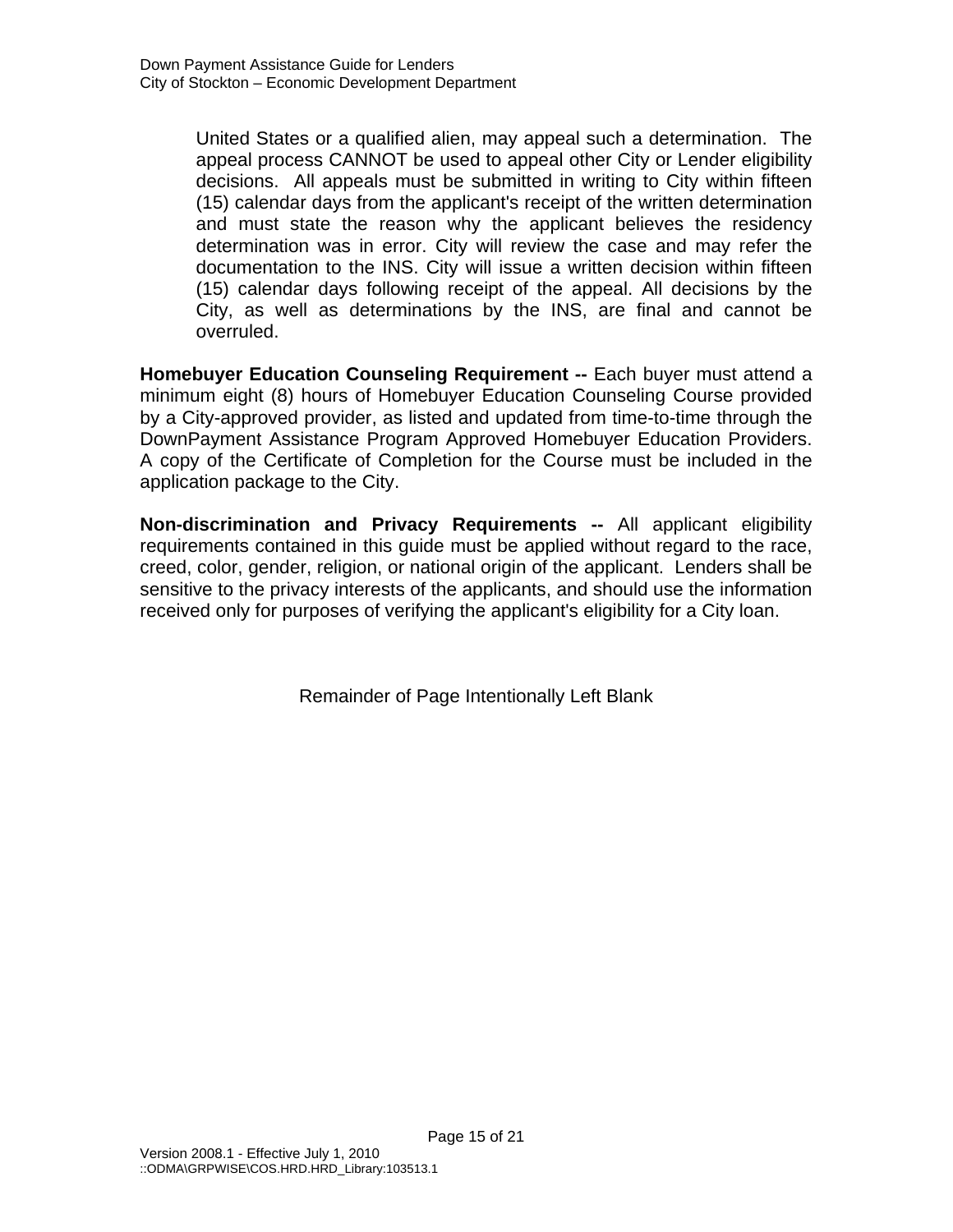# **PROPERTY ELIGIBILITY REQUIREMENTS**

**Purchase Price (Acquisition Cost) Limits --** In accordance with federal tax laws, the City of Stockton must establish home purchase (sales) price limits within the federal "safe harbor" limits for eligibility purposes. "Purchase price" for purposes of eligibility, refers to the total contract purchase price (acquisition cost) as shown on the settlement statement (HUD 1) of acquiring a residence from the seller as a completed unit, plus any monies paid to the seller outside of escrow, along with expenses paid by the Borrower on behalf of the seller, and any liens or assessments to which the home is subject.

See City's most recent Down Payment Assistance Program - Variable Program Components form for a current list of maximum purchase price limits by county for new construction and existing-resale homes. These limits are updated periodically by bulletins.

Compare the total acquisition cost (price) of the property to the price limit for the City of Stockton (where the property must be located.) If the unit price exceeds the applicable price limit, the property is ineligible for the City's financial assistance/ loan.

**Eligible Single Family Units --** The following minimum standards and/or requirements shall apply for eligibility purposes:

- 1. The property must be eligible under the purchase price limits described above.
- 2. Newly constructed and existing resale real estate single-family units of any design configuration are eligible citywide. Newly constructed homes are defined as homes that have not been previously occupied and include model homes not previously used as a residence. Condominium conversions and rehabilitated units are treated as resale homes because the units were previously occupied.
- 3. Modular homes with permanent foundations are acceptable.
- 4. Each unit must meet the minimum eligibility requirements of the City.
- 5. The property must be intended for single-family residential use only. Additional units, including guest houses, "Granny" units, "in-law" quarters, and/or separate units containing kitchen facilities are not eligible for City financing.
- 6. Any residential unit where more than 15% of the total area of the residence will be used for a trade or business and which qualifies the Borrower for a tax deduction for business expenses for business use of the residence under Section 280A of the IRS code is not eligible.
- 7. Lot size cannot exceed one (1) acre maximum.
- 8. All units must be free and clear of all resale controls/restrictions and/or secondary financing unless previously approved by the City.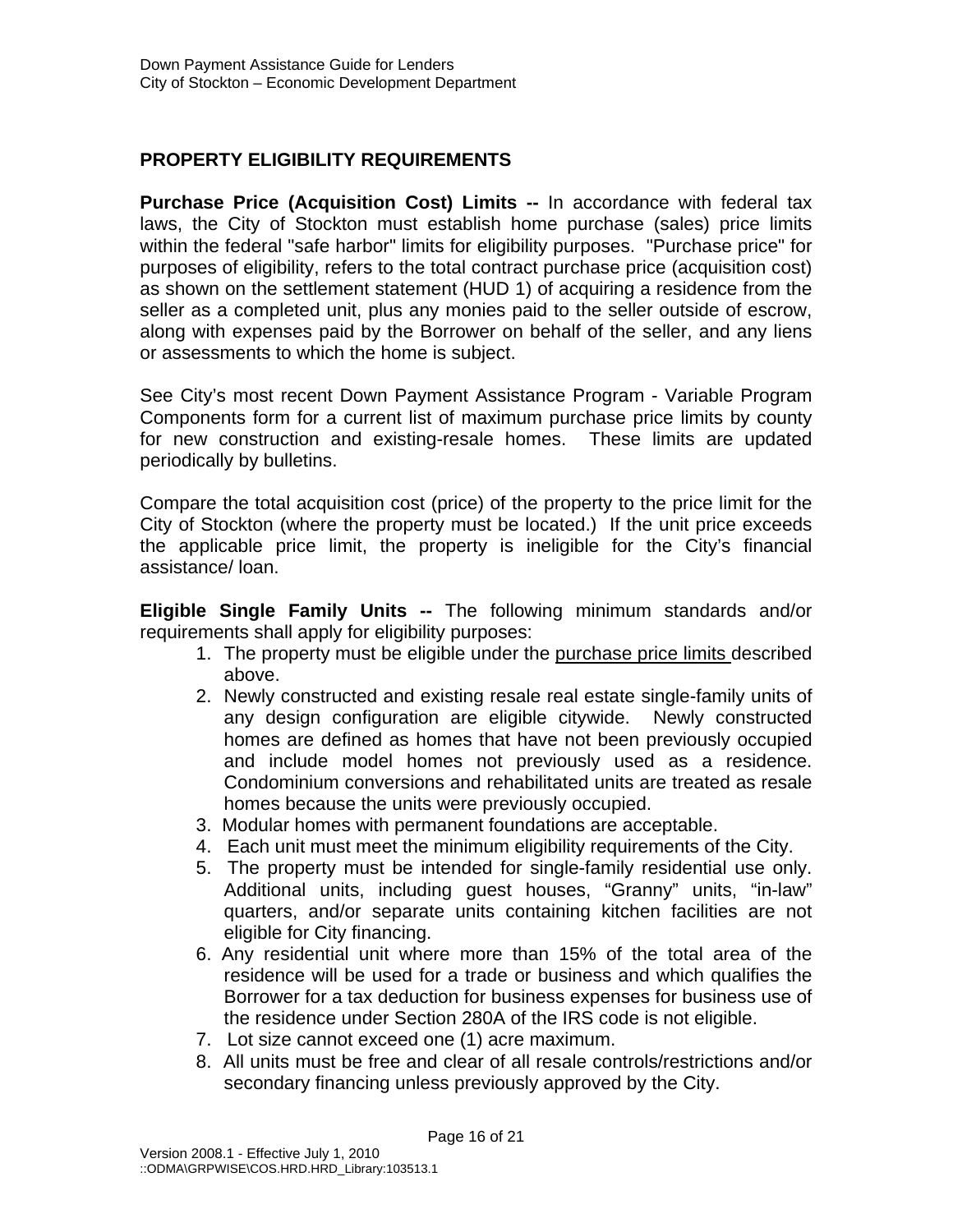- 9. Defects identified by the City and/or requirements specified by the City on the inspection report must be corrected prior to submission of the City loan application.
- 10. All units must be complete with respect to construction or repairs, ready to occupy, meet health and safety standards, and meet all of the requirements of the City.

**Remainder of Page Intentionally Left Blank**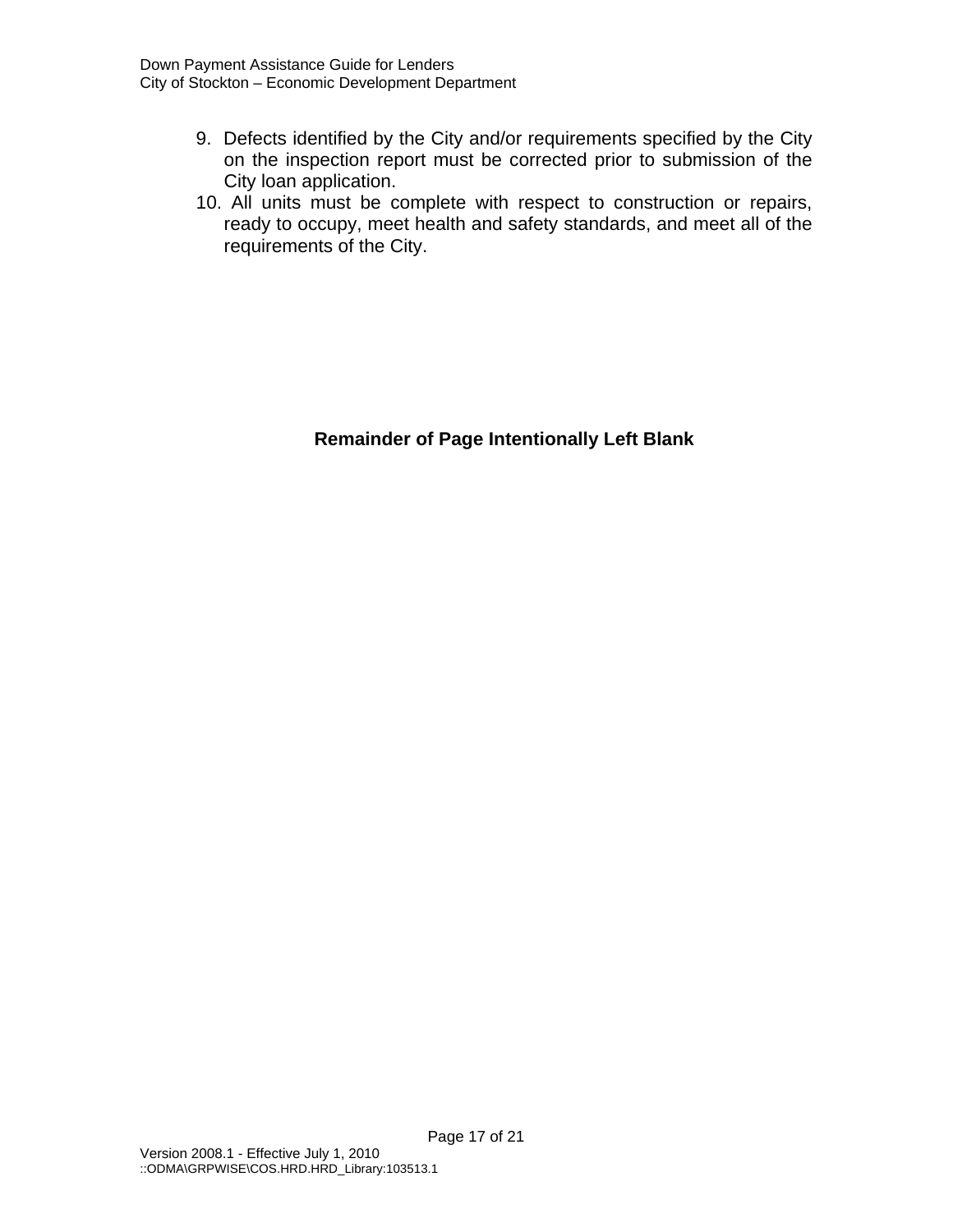# **LOAN COMMITMENT**

**LOAN COMMITMENT PROCESS --** Lenders may receive conditional loan commitment of loan funds on behalf of qualified homebuyers at no fee.

1. By submitting a fully-documented loan package to City.

**NOTICE: The City ONLY allows lenders to submit loan packages via mail or hand-delivered.** No Exceptions.

2. **Interest Rates** – The City's loan interest rates and fees may change without notice. Rate changes are announced in the Down Payment Assistance Program Variable Program Components Bulletins and are posted on the City's web page at www.stocktongov.com/housing/newsevents.cfm

3. **Borrower/Property Specific Reservations** – Each application package is considered unique and specific for each Borrower and property. Once an application has been submitted, City will not permit any substitutions for different properties, Borrowers or Lenders. An existing application must be canceled and a new application must be submitted if a substitution is necessary. All applications, whether first-time or reapplications, are subject to the policies, procedures and rates in effect at the time of the **new** application.

4. **Loan Approval and Purchase –** The City of Stockton will cancel any application that has not received its conditional approval within 45-days of application for resale purchases, or within 60-days of application for new construction purchases. Also, any loan that has received final approval by City, but whose purchase documents have not been delivered to title within fifteen (15) days will be cancelled. City's current policy is not to grant additional extensions after the delivery date have elapsed. (See Chapter 6 for loan submission, approval and purchase information.)

**LOAN SUBMISSION AND APPROVAL --** The Lender must submit a fully underwritten, Lender-approved loan package to the City for Tax Act and program policy compliance review prior to the initial loan reservation date being established. Upon completion of its review process, the City will issue a decision of conditional approval or denial. Once it is conditionally approved, the loan will be forwarded to City Council for final approval and funding. The City's conditional approval and funding procedures are provided below.

**Conditional Approval Process --** After the Lender's designated underwriter has given final approval for the loan, has established that the Borrower and property are within the City Program eligibility limits, and has obtained the mortgage insurer's approval, the Lender can forward the loan to the City for conditional approval. The loan package must have the underwriter's signed, final approval of loan closing and include all of the documents listed below: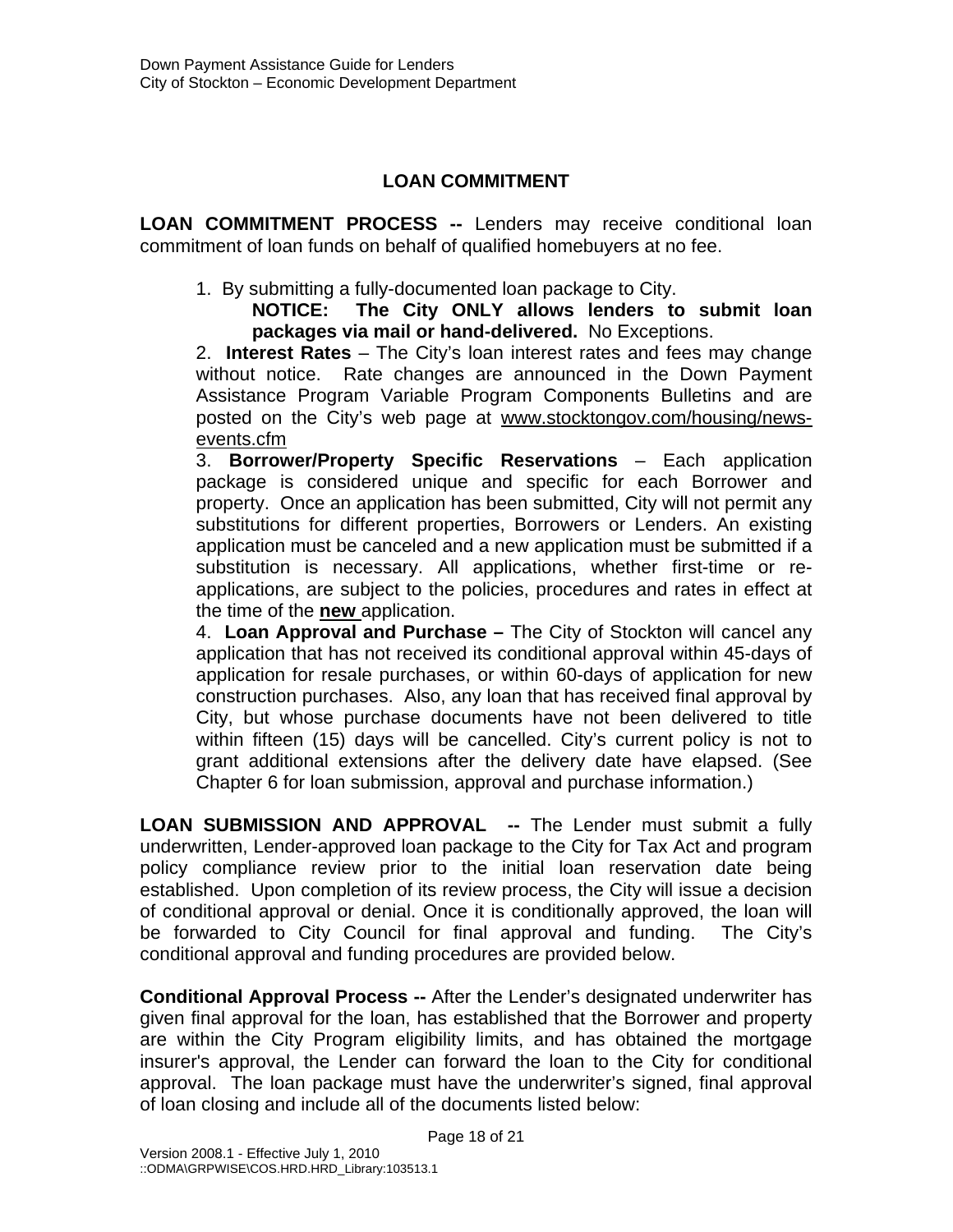1. **Required Documents for Loan Approval --** The following documents are required to obtain City conditional approval. The file should be submitted in a legal size folder with the required documents attached in the stacking order described below:

a. Credit Documents (Right Side of File)

(1) Final, signed MCAW 4155.1 Worksheet for FHA loans; VA Loan Analysis Form 26-6393 for VA loans; Uniform Underwriting and Transmittal Summary (FNMA form 1008) for conventional loans, or Conditional Commitment for Guaranty (FR 1980-18) for USDA loans. All forms must be signed and approved by the Lender's delegated credit underwriter. For loans using allowable automated underwriting, include the Approved/Eligible "Findings Report".

(2) URLA - (Uniform Residential Loan Application) copy of signed original and final, typed copy for all Borrowers.

(3) URLA - (Uniform Residential Loan Application) copy of signed original for all Co-buyers, if applicable.

(4) Credit Reports - the report must contain a 3-year landlord rating.

(5) Income Verifications including: Verification of Employment, copies of paycheck stubs covering minimum of three (3) months, latest W-2 forms, signed, year-to-date Profit & Loss Statement, social security award letters, etc.

(6) Signed, complete copies of federal income tax returns (IRS 1040s) for the previous three years. IRS printouts with complete details that reflect either the standard deduction or itemized deductions may be substituted.

(7) Tax Return Affidavit of Non-Filing, if applicable. (This form is only to be used if the Borrowers were "NOT REQUIRED" to file federal income tax returns.)

(8) IRS Form 4506.

(9) Sales/Purchase Agreement with all addendums, and/or final Escrow Instructions.

(10) Complete copy of URAR (Uniform Residential Appraisal Report) with location map, sketch, and clear color photos.

(11) Preliminary Title Report with plat map and A.L.T.A. address supplement. Include a full copy of any document appearing on the Title Report that contains resale restrictions or equity sharing.

(12) Certificate of Eligibility (Form 26-8320)-VA loans only.

b. City required documents (Left Side of File)

(1) City's Application Worksheet (DAP1)

(2) Seller's Affidavit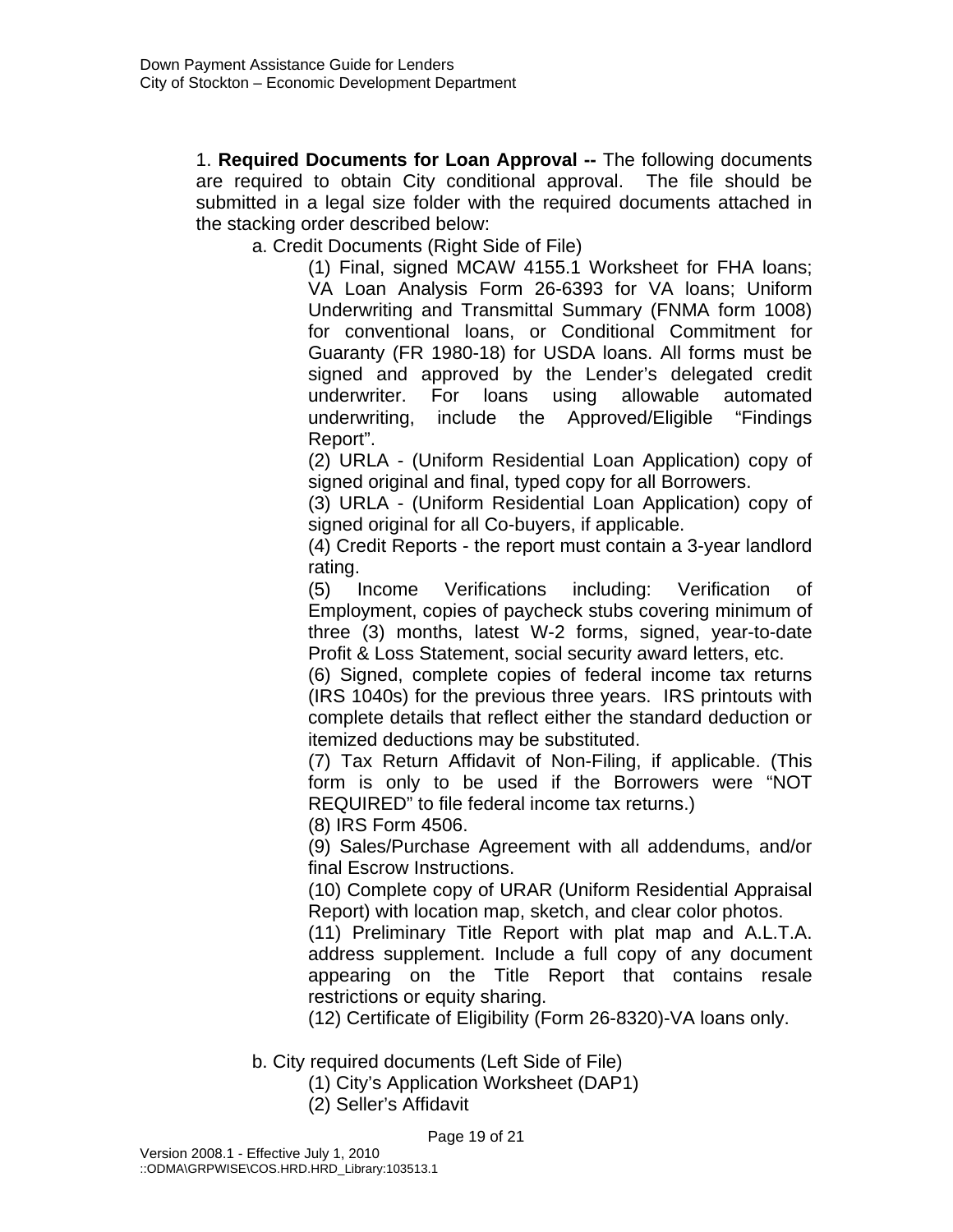(3) Borrower's Affidavit

(4) Statement of Citizenship, Alienage, and Immigration Status for State Public Benefits (Benefit Status Form 1) (5) Lender Verification of Citizenship/Qualified Alien Status (6) Copy of each initial Truth-In-Lending Disclosure Statement issued on each subordinate loan (7) Copy of Homebuyer Education Counseling Course certificate

- c. **No other documentation** should be submitted, UNLESS required to determine the eligibility for the program by the borrower or property.
- 3. **City Procedures** include:
	- a. **Document Receipt --** On the day of receipt, the loan file is datestamped and placed with other files received on the same day to await review.
	- b. **File Assignment for City Review** The City assigns loans files on a first-come, first-served basis. Incomplete loan packages are removed from the **queue.**
	- c**. File Review** The City's loan reviewer will verify the following:

(1) the loan was properly underwritten and approved by a FHA, VA, or USDA underwriter;

(2) all required forms and documents are included, current and correct;

(3) the Borrower meets all City eligibility and programmatic requirements, including first-time homebuyer and residency requirements;

 (4) the Borrower's income, as computed by City for eligibility purposes, is within City's published income limits at the time of loan reservation;

(5) the property meets City standards and is within the City's published sales price limits at the time of loan reservation;

(6) the property is within the incorporated city limits of Stockton, California;

(7) all senior and/or subordinate liens or resale controls on the property are acceptable.

d. **Notice of Conditional Approval or Rejection –** The City reviewer will notify Lenders of each loan approval, suspension, or rejection by electronic fax. If the package is incomplete, the process will be delayed and the file will be suspended until all items are complete and accurate. When the loan is approved, City will electronically fax to the Lender the Conditional Approval.